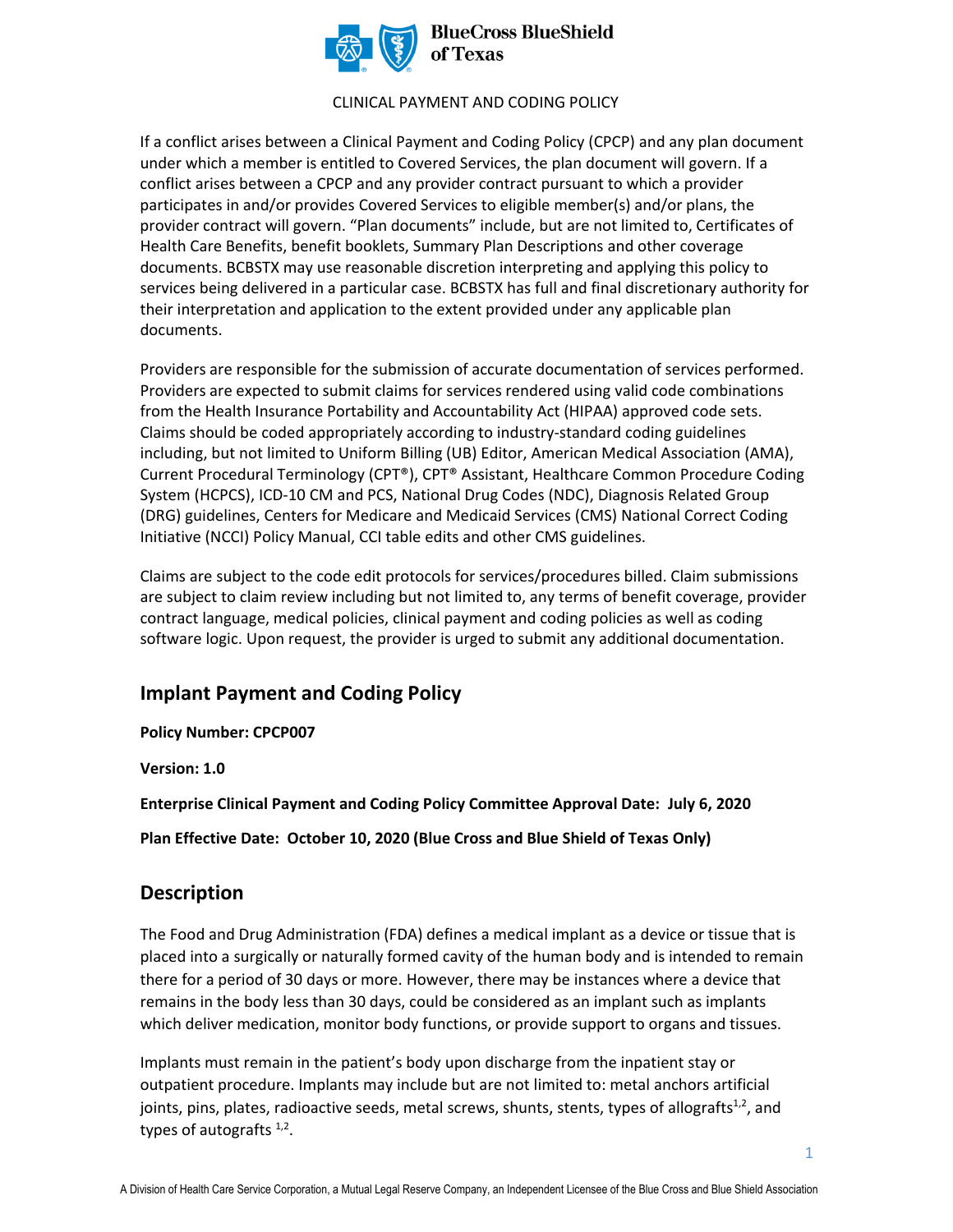

Autografts are not eligible for separate reimbursement as the cost for the harvest and preparation should be included in the procedure charge. Generally, materials, allografts that are dissolved/absorbed/resorbed/remodeled, and liquids such as sealants, hemostats and topical Hemostats, will not be reimbursed if billed as an implant unless there is an exception such as extended support of organs and tissues. A supply or instrument is not an implant if it is purposed to be removed or discarded during the same inpatient or outpatient procedure or single episode of care in which they are placed in the body.

Some examples of supplies, instruments and miscellaneous items that will not be additionally reimbursed outside of the global fee

| <b>ADVANCED</b><br><b>HEMOSTATS &amp;</b><br><b>SEALANTS</b> | <b>SYNTHETIC SEALANTS</b> | <b>TOPICAL ABSORBABLE</b><br><b>HEMOSTATS (TAH) &amp;</b><br><b>TOPICAL THROMBINS</b> | <b>Instruments &amp;</b><br><b>Miscellaneous</b>     |
|--------------------------------------------------------------|---------------------------|---------------------------------------------------------------------------------------|------------------------------------------------------|
| Surgiflo                                                     | Duraseal                  | Surgicel                                                                              | Bone<br>Morphogenetic<br>Proteins (BMP) <sup>1</sup> |
| Evicel                                                       | <b>Bioglue</b>            | Instant Surgifoam                                                                     | <b>Bone Putty</b>                                    |
| Floseal                                                      | Progel                    | Arista                                                                                | Endoscopes                                           |
| <b>Tisseel</b>                                               | Coseal                    | Avitene                                                                               | Catheters                                            |
| Seprafilm                                                    | <b>Omnex</b>              | <b>Gelfoam Plus</b>                                                                   | <b>Staples</b>                                       |
|                                                              |                           | Evithrom                                                                              | Clips                                                |
|                                                              |                           | Thrombin-JMI                                                                          | <b>Tubes</b>                                         |
|                                                              |                           | Recothrom                                                                             | <b>Temporary Drains</b>                              |
|                                                              |                           |                                                                                       | Guide wires                                          |

## **Reimbursement Information:**

### **Revenue Code 278** *Other Implants*

- $\triangleright$  If separately reimbursable, billed charges for revenue code 278 may require a vendor's invoice to support implants used that correspond to the services rendered unless otherwise agreed upon.
- $\triangleright$  These units must be clearly indicated on the vendor invoices submitted with the claim. If the units do not match or are not noted, the revenue code 278 will be denied unless otherwise agreed upon.
- $\triangleright$  If implants are purchased by the provider in bulk, the units that apply to the claim billed must be noted on the invoice or the revenue code 278 will be denied unless otherwise agreed upon.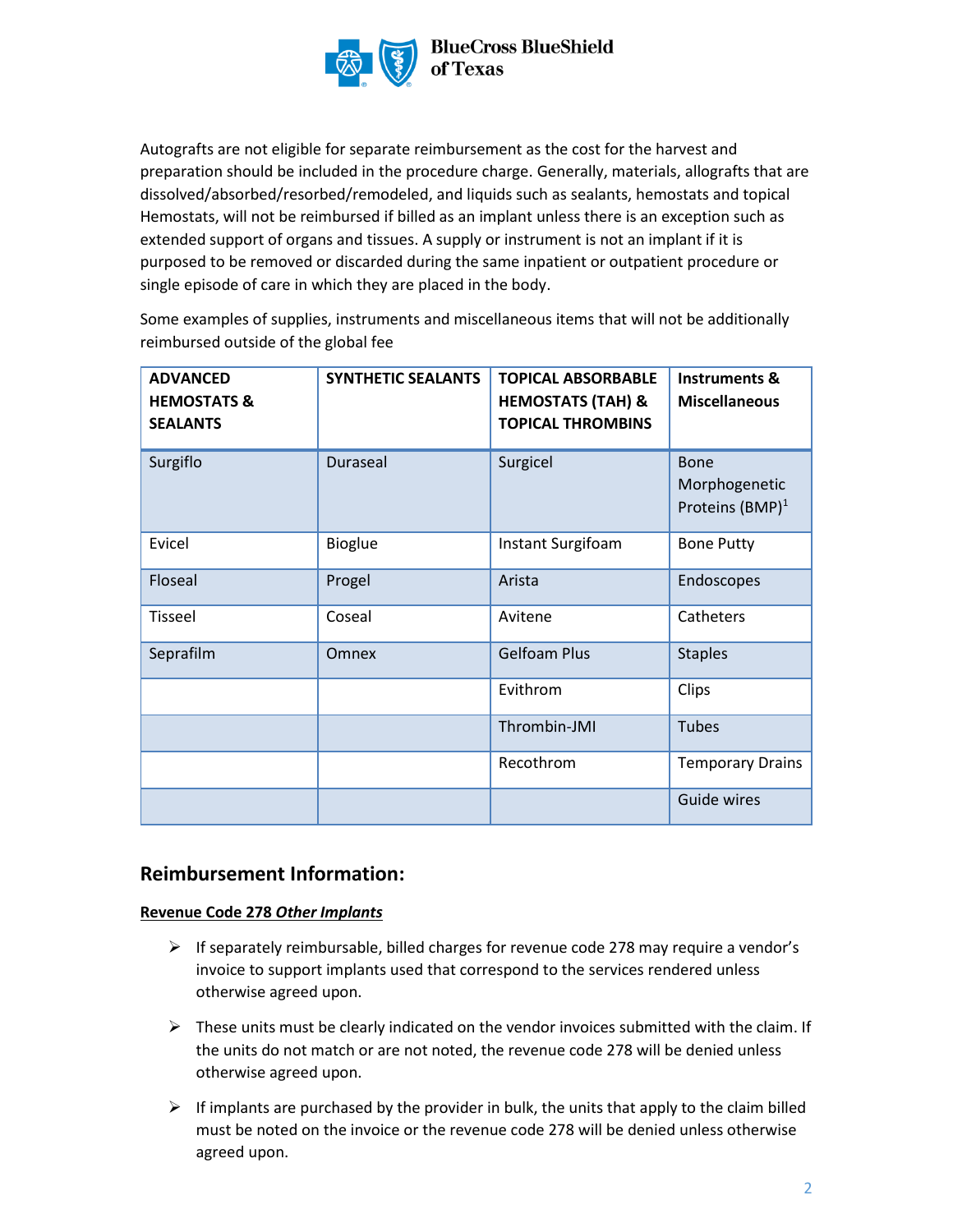

# **BlueCross BlueShield**

### **Contaminated/Unused/Wasted Implants or Supplies**

Facilities will not be reimbursed for implants and supplies that are presumed contaminated, considered a waste and/or were not implanted in the patient. The plan urges providers and facilities to utilize implants and supplies in an efficient manner to prevent waste. Some examples are:

- ➢ Any items that were prepared or opened during a case but **not** used or implanted into the patient;
- $\triangleright$  Items opened by mistake;
- $\triangleright$  Change of mind by the surgeon to use an item for the patient;
- $\triangleright$  Equipment failure/technical difficulties; and
- $\triangleright$  Surgery case cancellation.
- $\triangleright$  Large packages of supplies or implants when more appropriate packaging can be purchased.

### **Additional Reimbursement Information**

- $\triangleright$  Provider or vendor administrative storage and delivery costs will not be reimbursed.
- $\triangleright$  Items or services should be all encompassed under the surgical rate charge and therefore the patient should not be responsible for these charges or services unless allowed under the terms of their health benefit plan.

The plan reserves the right to request supporting documentation if claim(s) do not adhere to coding and billing which may result in a denial or reassigned payment rate. Claims may be reviewed on a case by case basis.

## **Definitions:**

**Adhesives**-glues which are capable of bonding various tissues together including a variety of surfaces such as skin or muscle and are also capable of bonding blood vessels together.

**Hemostats**-effective for diffusing bleeding

**Material –** Inorganic or biological substance(s) that cannot be dissolved, absorbed, resorbed or remodeled.

**Sealants**-agents that can prevent the leakage of potentially nonclotting fluids from tissues such as cerebrospinal fluid (CSF) from the central nervous system but may also be capable of preventing the leakage of blood from blood vessels. Sealants form a barrier preventing a flow of liquids.

**Topical Hemostats**-materials that stop bleeding by causing blood to clot and thus require blood to be present to satisfy their clotting function.